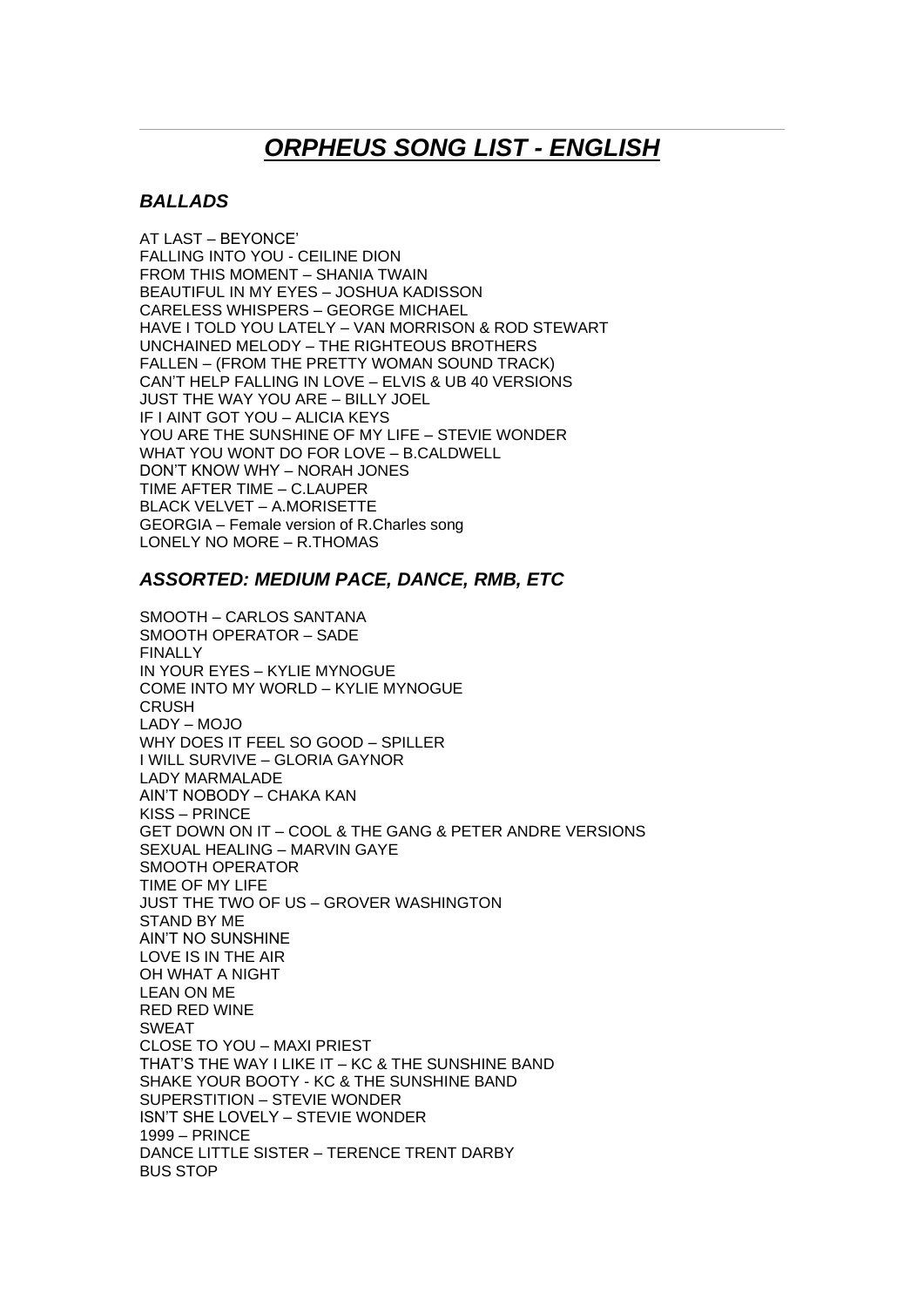I FEEL GOOD – JAMES BROWN OUTTA LOVE - ANASTASIA MUSTANG SALLY SORRY - MADONNA I SHOT THE SHERRIF ROAD HOUSE BLUES – THE DOORS WILD THING IT'S RAINING MEN – ARETHA FRANKLIN NUTBUSH – TINA TURNER I LOVE THE NIGHTLIFE GIVE ME THE NIGHT – GEORGE BENSON ON THE FLOOR – J.LOPEZ WHO'S LAUGHING NOW – AVA MAX LEVITATING – DUA LIPA NEW RULES – DUA LIPA BREAK MY HEART – DUA LIPA BAD HABITS – ED SHEERAN RASPUTIN – MAJESTIC, BONEY M BLINDING LIGHTS – THE WEEKEND

## *JAZZ, SWING, LATIN, ETC*

PRIMAVERA - CARLOS SANTANA MOON DANCE – VAN MORRISON & MICHAEL BUBLE' VERSION THE WAY YOU LOOK TONIGHT- MICHAEL BUBLE' GIRL FROM IPANEMA FLY ME TO THE MOON – FRANK SINATRA MEDITATION THAT'S AMORE – DEAN MARTIN VERSION VOLARE – DEAN MARTIN BESAME MUCHO – JULIO ENGLESIAS SWAY – DEAN MARTIN & MICHAEL BUBLE' VERSIONS PERFIDIA SOMEWHERE MY LOVE MAMBO ITALIANO – DEAN MARTIN QUANDO QUANDO NO MORE BLUE SPANISH EYES LA BAMBA LET'S GET LOUD – JENNIFER LOPEZ LIVIN LA VIDA LOCA – RICKY MARTIN IT HAD TO BE YOU – HARRY CONNICK VERSION NIGHT & DAY – COLE PORTER

## *ROCK & ROLL*

RIP IT UP ROCK AROUND THE CLOCK TWIST & SHOUT THAT'S ALRIGHT MAMA LUCILLE BLUE SUEDE SHOES SHAKE BABE SHAKE HOUND DOG JOHNNIE BE GOOD I SAW HER STANDING THERE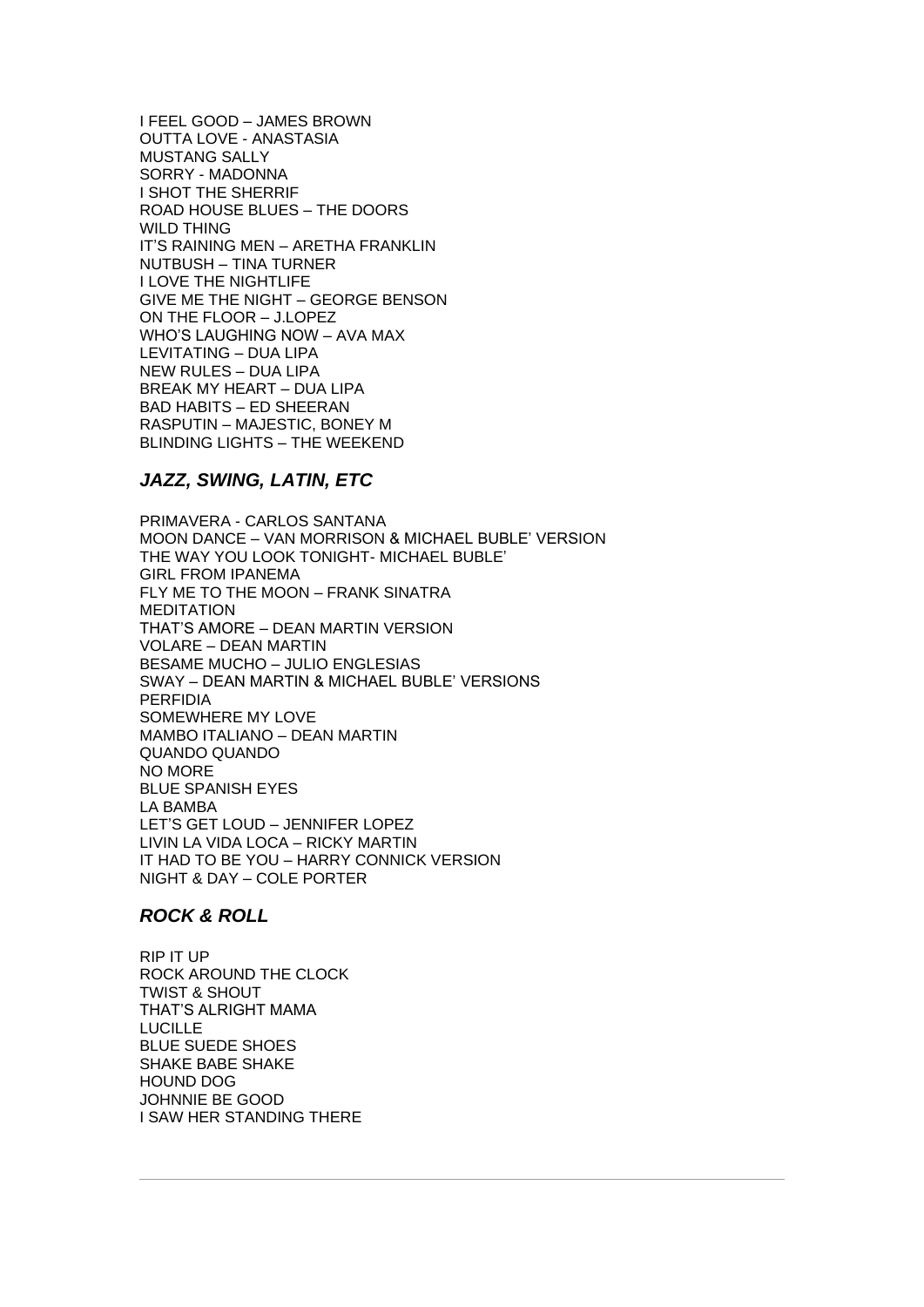## *ORPHEUS SONG LIST - ITALIAN*

AVE MARIA GUARDA TI AMO FESTIVAL ROSE ROSSE GRAZIE PERCHE ABBRACCIAMI PARLA PIU PIANO LAURETTA THAT'S AMORE UNA SPINA UNA ROSA VOLARE **SERENATA** MARINA MARINA QUANDO QUANDO TANGO DI CAPINIERI BESAME CALLABRISELLA MIA TARANTELLA TINTARELLA DI LUNA THE WEDDING (LA NOVIA) MAMBO ITALIANO SWAY CARA REGINELLA CAMPAGNOLA SANTA LUCIA CHITARA ROMANA A-CHI SARA PERCHE TI AMO IL MONDO

## *ORPHEUS SONG LIST - GREEK*

#### ΑΚΟΥΣΤΙΚΑ ΤΟΥ ΤΡΑΠΕΖΙΟΥ – ΧΑΣΑΠΙΚΑ

**MANA MOY - KAZANTZH∆HΣ** ΤΙ ΕΙΝΑΙ ΑΥΤΟ ΠΟΥ ΤΟ ΛΕΝΕ ΑΓΑΠΗ – ΓΟΥΝΑΡΗΣ ΕΝΑ ΒΡΑΔΙ ΠΟΥ ΒΡΕΧΕ – ΠΑΡΙΟΣ ΜΠΟΥΖΟΥΚΙ ΣΟΛΟ - ΟΡΧΗΣΤΡΙΚΟ  $ΔΣ$   $TIPHMPA - 1$ ΘΕΣΣΑΛΟΝΙΚΗ ΜΟΥ - 2 MATIA BOYPKOMENA - 3 ΦΡΑΓΚΟΣΥΡΙΑΝΗ ΑΧ ΚΟΡΙΤΣΙ ΜΟΥ – ΠΛΟΥΤΑΡΧΟΣ ΑΝ ΕΙΣΑΙ ΕΝΑ ΑΣΤΕΡΙ – ΒΕΡΤΗΣ  $MEINE - PEMO\Sigma$ ΔΕΝ ΕΧΩ ΠΟΛΛΑ - ΑΡΓΥΡΟΣ ΔΥΟ ΨΕΜΑΤΑ - ΡΕΜΟΣ ΕΙΧΑ ΚΑΠΟΤΕ ΜΙΑ ΑΓΑΠΗ – ΠΑΝΤΕΛΙΔΗΣ

#### ΧΑΣΑΠΟΣΕΡΒΙΚΑ

**AX BAAENTINA** ΠΑΜΕ ΤΣΑΡΚΑ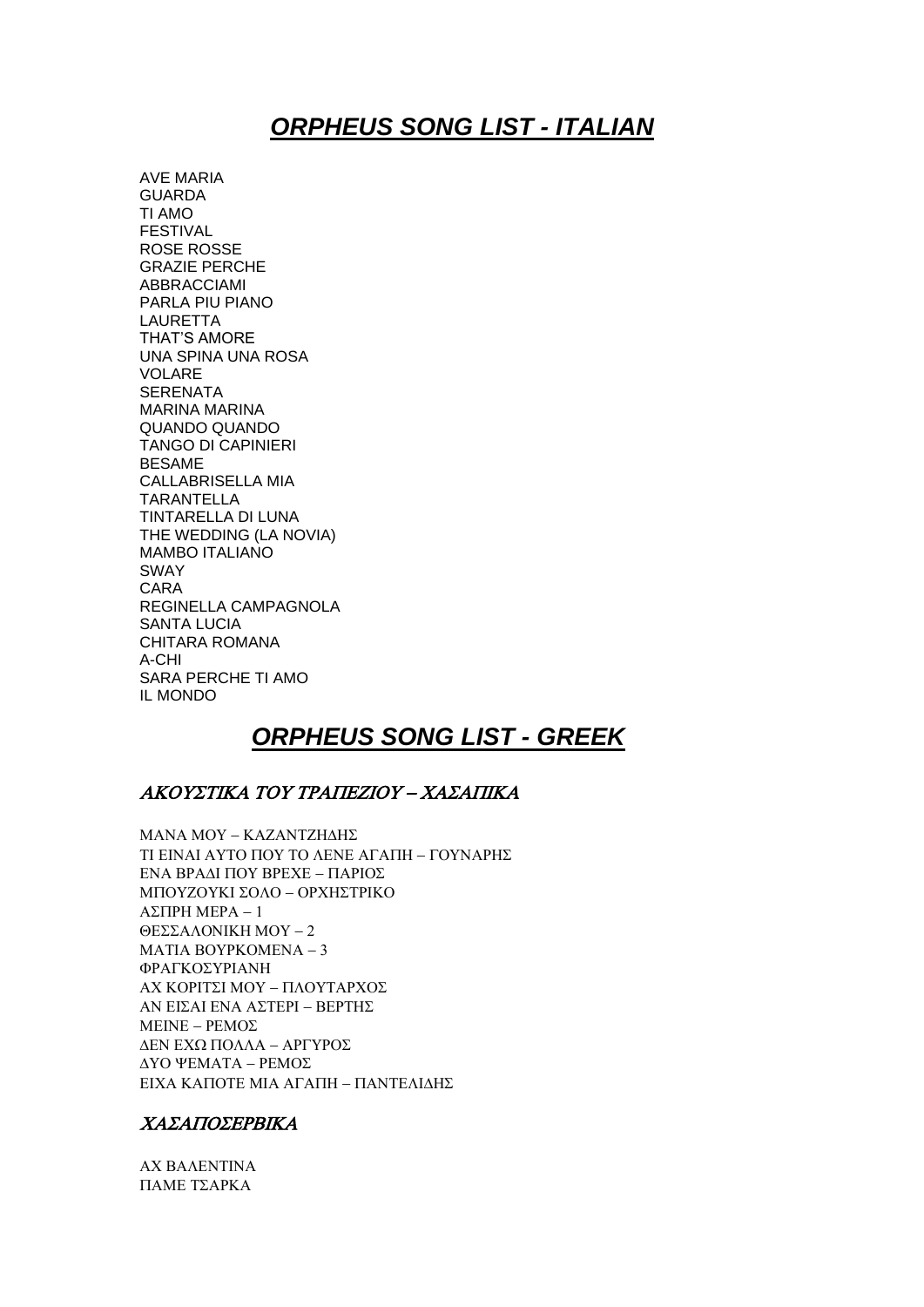ΜΙΛΗΣΕ ΜΟΥ ΔΕΚΑ ΠΑΛΛΗΚΑΡΙΑ ΤΙ ΤΑ ΘΕΛΕΙΣ ΤΑ ΛΕΦΤΑ ΞΗΜΕΡΩΝΕΙ ΡΩΤΗΣΕ ΝΑ ΜΑΘΕΙΣ ΤΑ ΑΛΟΓΑ ΓΙΑΛΟ ΓΙΑΛΟ ΠΗΓΑΙΝΑΜΕ ΒΑΡΚΑ ΣΤΟ ΓΙΑΛΟ ΠΕΝΤΟΖΑΛΗΣ (ΚΡΗΤΙΚΟ) ΜΠΟΥΖΟΥΚΙ ΣΟΛΟ - ΟΡΧΗΣΤΡΙΚΟ

#### ΜΠΑΛΑΝΤΕΣ, ΒΑΛΣ.

ΘΕΣ - ΜΗΤΡΟΠΑΝΟΣ ΤΙ ΝΑ ΤΟ ΚΑΝΩ - ΑΡΓΥΡΟΣ ΤΑ ΣΧΟΙΝΙΑ - ΠΑΝΤΕΛΙΔΗΣ ΟΣΑ ΝΙΩΘΩ - ΑΡΓΥΠΟΣ ΣΤΗΝ ΔΙΚΗ ΜΟΥ ΑΝΓΚΑΛΙΑ – ΑΡΓΥΡΟΣ  $ΠΟΣΟ – ΑΡΓΥΡΟΣ$ ΕΣΥ – ΛΙΕΒΕΡΑΤΟΣ (ΝΤΟΥΕΤΟ) ΟΛΑ Σ ΑΓΑΠΑΝΕ – ΓΟΝΙΛΗΣ ΑΓΑΠΑΜΕ - ΠΟΥΛΟΠΟΥΛΟΣ ΣΗΜΕΡΑ ΓΑΜΟΣ - ΠΑΡΙΟΣ ΤΑ ΣΚΑΛΟΠΑΤΙΑ - ΝΤΑΛΑΡΑΣ ΑΣΤΑ ΤΑ ΜΑΛΑΚΙΑ ΣΟΥ - ΓΟΥΝΑΡΗΣ ΓΙΑ ΜΑΣ ΚΕΛΑΙΔΟΥΝ ΤΑ ΠΟΥΛΙΑ – ΓΟΥΝΑΡΗΣ ΓΥΦΤΙΣΑ ΜΕΡΑ – ΣΦΑΚΙΑΝΑΚΗΣ ΝΑ ΤΟ ΠΑΡΕΙΣ ΤΟ ΚΟΡΙΤΣΙ - ΠΑΡΙΟΣ ΜΑΜΠΟ ΜΠΡΑΖΙΛΙΕΡΟ - ΝΤΑΛΑΡΑΣ ΣΕ ΜΑΓΙΚΑ ΝΗΣΙΑ - ΝΤΑΛΑΡΑΣ ΝΑ ΜΟΥ ΤΟ ΠΕΙΣ – ΑΛΕΞΙΟΥ

#### **KAAAMATIANA**

ΘΑΛΑΣΣΑΚΙ ΜΟΥ - (ΠΟΤ ΠΟΥΡΙ) ΤΡΙΑ ΠΑΙΔΙΑ ΜΟΥ ΠΑΡΕΙΓΓΕΙΛΕ Τ ΑΗΔΟΝΙ ΜΠΑΡΜΠΑ ΚΩΣΤΑ **MOYPMOYPA** ΣΥΡΜΑ ΠΑΝΩ ΣΥΡΜΑ ΚΑΤΩ ΑΙΓΙΩΤΙΣΣΑ ΓΕΑ ΣΟΥ ΓΙΑΝΝΗ ΚΟΥΜΠΑΡΟΣ ΛΕΒΕΝΤΙΑ ΣΚΑΛΙ ΚΑΛΕ ΜΟΥ ΣΚΑΛΙ ΣΑΜΙΩΤΙΣΣΑ ΩΡΑΙΑ Η ΝΥΦΗ ΜΑΣ – ΠΑΡΙΟΣ (ΝΥΦΙΚΟ) KEXAΓIA - (ΛΗΜΝΙΟΤΙΚΟ) ΝΑ ΧΑΡΕΙΣ - ΣΦΑΚΙΑΝΑΚΗΣ ΝΑ ΣΕ ΧΑΙΡΕΤΑΙ Η ΜΑΝΑ ΣΟΥ ΔΥΟ ΚΑΡΔΙΕΣ ΣΤΟΥ ΠΑΙΔΙΟΥ ΜΟΥ ΤΗΝ ΧΑΡΑ

#### $\Sigma YPTA$

ΒΑΛΕ - ΙΑΚΟΒΙΔΗΣ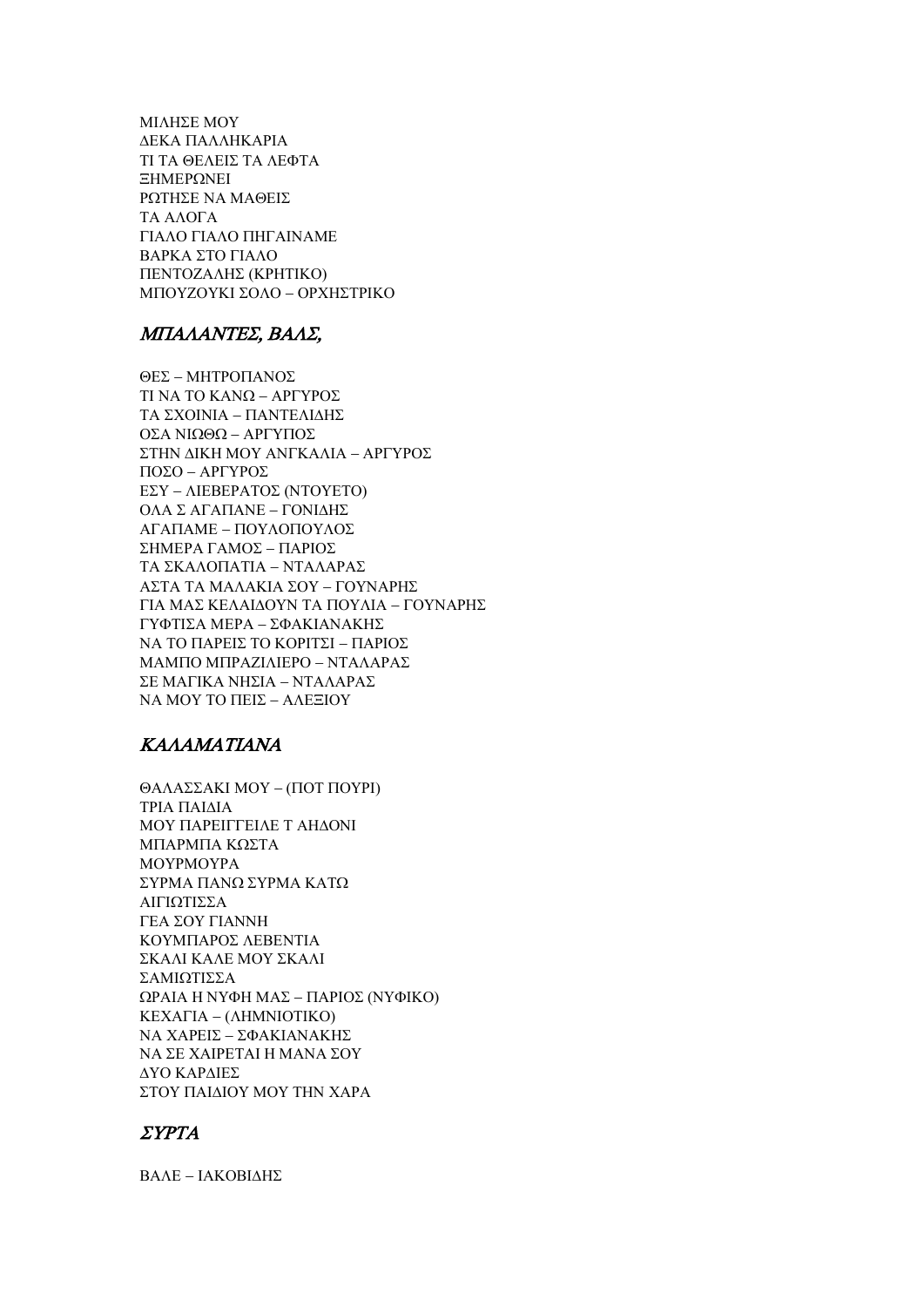ΔΙΚΑΙΟΜΑ ΜΟΥ - ΤΕΡΖΗΣ ΔΩΣΕ ΜΟΥ - ΤΕΡΖΗΣ ΤΙ ΣΕ ΝΟΙΑΖΕΙ - ΤΕΡΖΗΣ ΑΣΤΙ ΝΑ ΛΕΕΙ - ΚΑΡΡΑΣ ΠΑΜΕ ΨΥΧΗ ΜΟΥ - ΒΕΡΤΗΣ ΠΥΡΚΑΓΙΑ - ΠΑΝΤΕΛΙΔΗΣ ΜΑΝΤΙΛΙ - ΚΑΨΑΛΗΣ ΓΙΝΕΤΑΙ - ΠΑΝΤΕΛΙΔΗΣ ΑΙΝΤΙΜΑΛΕ (ΤΣΙΚΟΥΛΑΤΑ) ΠΙΤΣΙΡΙΚΑ - ΓΙΑΝΝΟΥΛΙΣ/ΒΑΖΑΙΟΣ

ΕΙΜΑΙ ΑΣΤΑΤΟΣ - ΤΕΡΖΗΣ - (ΠΟΤ ΠΟΥΡΙ) ΧΡΟΝΙΑ ΠΛΗΓΩΜΕΝΑ Ο ΝΑΥΑΓΟΣ

ΤΑ ΔΙΚΑ ΜΟΥ ΤΡΑΓΟΥΔΙΑ – ΑΛΚΑΙΟΣ – (ΠΟΤ ΠΟΥΡΙ) ΜΑΡΜΑΡΕΝΑ ΦΙΛΙΑ - ΑΛΚΑΙΟΣ ΚΡΑΙΟΝ ΣΤΑ ΧΙΛΙ - ΠΑΡΙΟΣ ΠΑΠΑΡΟΥΝΑ - ΣΦΑΚΙΑΝΑΚΗΣ ΠΟΙΟΣ ΜΠΟΡΕΙ - ΡΕΜΟΣ ΤΙ ΣΕ ΝΟΙΑΖΕΙ - ΤΕΡΖΗΣ **MEPA ME TH MEPA - ΚΟΥΡΚΟΥΛΗΣ - (ΠΟΤ ΠΟΥΡΙ)** ΧΑΙ ΜΟΥ - ΑΝΤΥΠΑΣ ΓΙΑ ΤΑ ΛΕΦΤΑ – ΑΝΤΥΠΑΣ ΤΑ ΡΙΑΛΙΑ - ΚΥΠΡΑΙΚΟ ΓΟΥ ΑΡ ΜΙΑ ΝΑΜΠΕΡ ΟΝΕ – ΕΛΕΝΑ ΠΑΠΑΡΙΖΟΥ – ΕΥΡΟΒΙΣΙΟΝ ΤΡΑΓΟΥΛΙ

ΝΤΑΡΙ ΝΤΑΡΙ - ΠΑΡΙΟΣ ΣΑΛΑ ΣΑΛΑ – ΠΑΡΙΟΣ ΝΑΣ ΑΓΑΠΩ ΗΝΤΑΘΕΛΑ – ΠΑΡΙΟΣ ΞΕΚΙΝΑ ΜΙΑ ΨΑΡΟΠΟΥΛΑ ΨΑΡΟΒΑΡΚΑ – ΠΑΡΙΟΣ

#### ΤΣΙΦΤΕΤΕΛΙΑ

ΔΕΝ ΜΠΟΡΩ - ΚΟΥΡΚΟΥΛΗΣ ΠΟΤΕ ΒΟΥΔΑΣ - ΠΑΠΑΖΟΓΛΟΥ ΑΝΕΒΑ ΣΤΟ ΤΡΑΠΕΖΙ - ΠΕΡΠΙΝΙΑΔΗΣ ΜΠΟΥΖΟΥΚΙ ΣΟΛΟ - ΜΠΟΥΡΝΕΛΗΣ ΔΕ Σ ΑΦΗΝΩ - ΠΑΡΙΟΣ ΕΙΜΑΙ ΕΡΩΤΕΥΜΕΝΟΣ - ΒΑΡΔΗΣ ΜΙΑ ΜΑΤΙΑ ΣΟΥ - ΣΦΑΚΙΑΝΑΚΗΣ ΕΙΜΑΣΤΕ ΤΣΙΓΚΑΝΙ – ΜΕΛΛΑΣ ΑΠΑΓΟΡΕΥΕΤΑΙ - ΑΝΤΥΠΑΣ ΧΩΡΙΣ ΤΟ ΜΩΡΟ ΜΟΥ - ΒΙΣΣΗ ΠΑΙΖΕΙΣ ΜΕ ΤΗΝ ΦΛΟΓΑ - ΚΟΥΡΚΟΥΛΗΣ ΚΥΝΔΙΝΟΣ - ΚΟΥΡΚΟΥΛΗΣ ΖΗΛΕΥΩ – ΜΑΖΩΝΑΚΗΣ – (ΠΟΤ ΠΟΥΡΙ) ΠΡΙΓΚΙΠΕΣΣΑ, ΡΑΓΙΖΕΙ ΑΠΟΨΕ ΧΑΜΟΠΟΥΛΙΑ, ΚΑΓΚΕΛΙΑ ΦΟΒΕΡΙ, ΖΗΤΩ ΤΑ ΠΑΡΑΛΟΓΑ

#### ΔΗΜΟΤΙΚΑ - ΤΣΑΜΙΚΑ, ΓΚΑΙΝΤΕΣ

**HITIA** ΕΝΑΣ ΑΕΤΟΣ